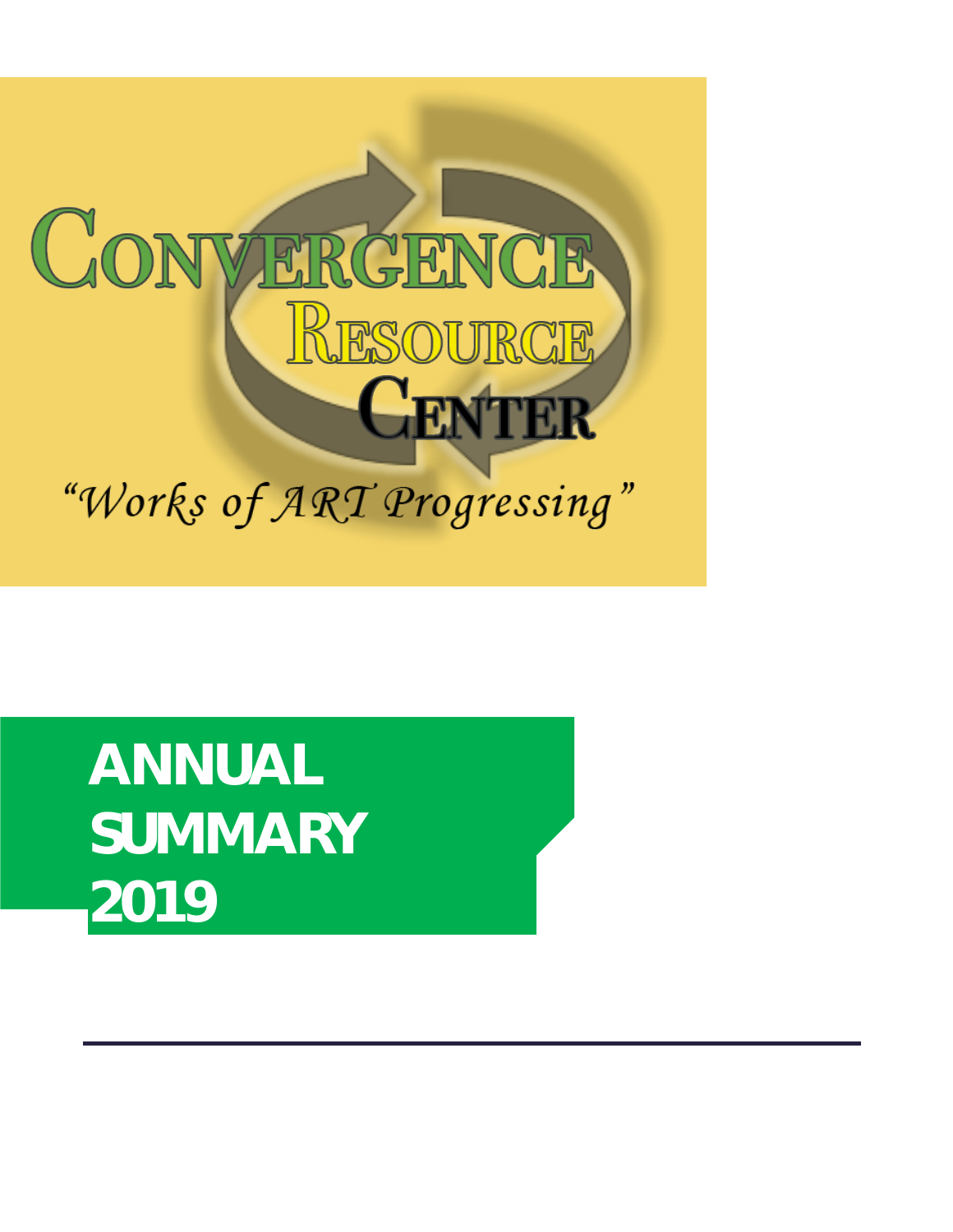# **TABLE OF CONTENTS**

| To Our friends and supporters        |    |
|--------------------------------------|----|
| What We Did With Your Support        | 4  |
| <b>Community Reach and Awareness</b> | 5. |
| <b>Staff and Volunteers</b>          | 6  |
| A Word from The Founders             |    |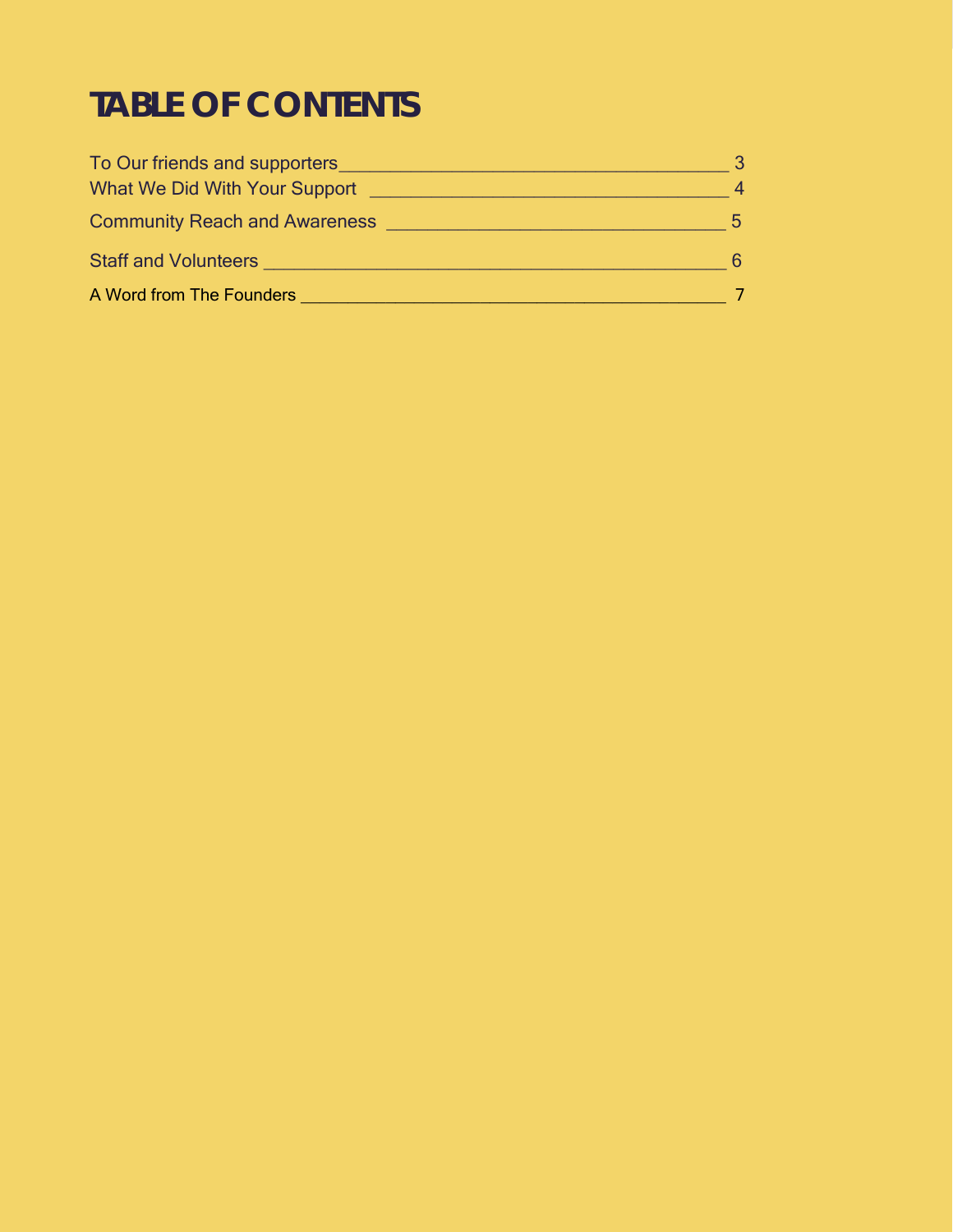# <span id="page-2-0"></span>**TO OUR FRIENDS AND SUPPORTERS**

THANK YOU – without your support in time, talents and resources it is doubtful that we would have been able to have such an amazing year!

### **Strategic Highlights**

We've added services and enlarged our reach. We've increased our partnerships and added new ones. We've invested in additional training for our staff and expanded our national reach.

### **Financial Highlights**

We've reached some financial milestones and strengthened our fiduciary experience.

### **Operating Highlights**

We've continued to keep our staff on the cutting edge of new trainings as well as creating more services to meet the needs of our Works of ART.

### **Looking Ahead**

CRC is planning to provide more services, expand its areas of expertise by continuing to equip its staff, leveraging the power of its board of directors and most importantly helping more people. Turn the page so you can see how you've helped us be world changers.

Debbie Lassiter, D.Div Executive Director and Co-Founder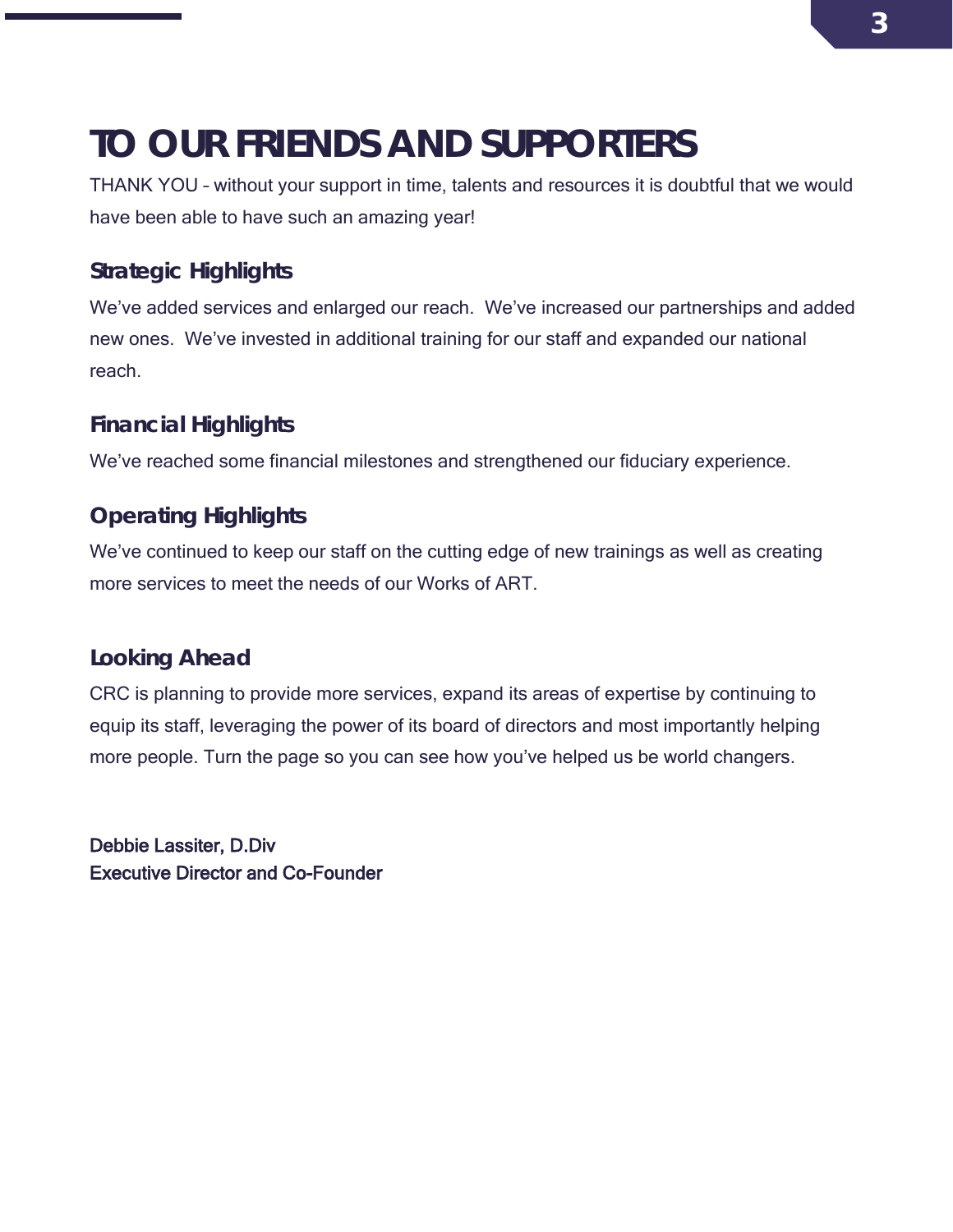# **WHAT DID WE DO WITH YOUR SUPPORT?**

- Provided services for 33 new intakes
- Delivered 108.87 hours of support through our Solace Support Line. We added out of state operators to increase the number of folks monitoring the line
- Paid for 2737.35 hours of Earned Survivor Support allowing human trafficking survivors to earn a stipend while receiving on the job training and other support services.
- Provided 435.63 hours of onsite psychotherapy and substance abuse counseling
- Distributed 33 SOS (Solace Offering Support) Bags with socks, hygiene products, books, and jogging suits. These items were largely provided through drives from several of our supporters and community partners.
- CRC has opened its first assessment house at a non-disclosed location.
- SYNC (Solace Youth Network Club pictured below) provided over 300 hours of support and interaction with girls ages 12-17 for 8 weeks during the summer. Community leaders shared their expertise and experiences.





Sandra White from The New Testament Church of Milwaukee and Shannon Reed from The United Way are just a few of the community leaders that challenged and motivated the young ladies with their stories and talents. Some of the others were:

Judge Nancy Joseph (Milwaukee Links) Denise Vielehr (Freelance Writer) Dr Debbie Lassiter ( CRC) Dr Thelma Newby (CRC).

The young ladies also witnessed a naturalization ceremony and had lunch in the Judge Joseph's chambers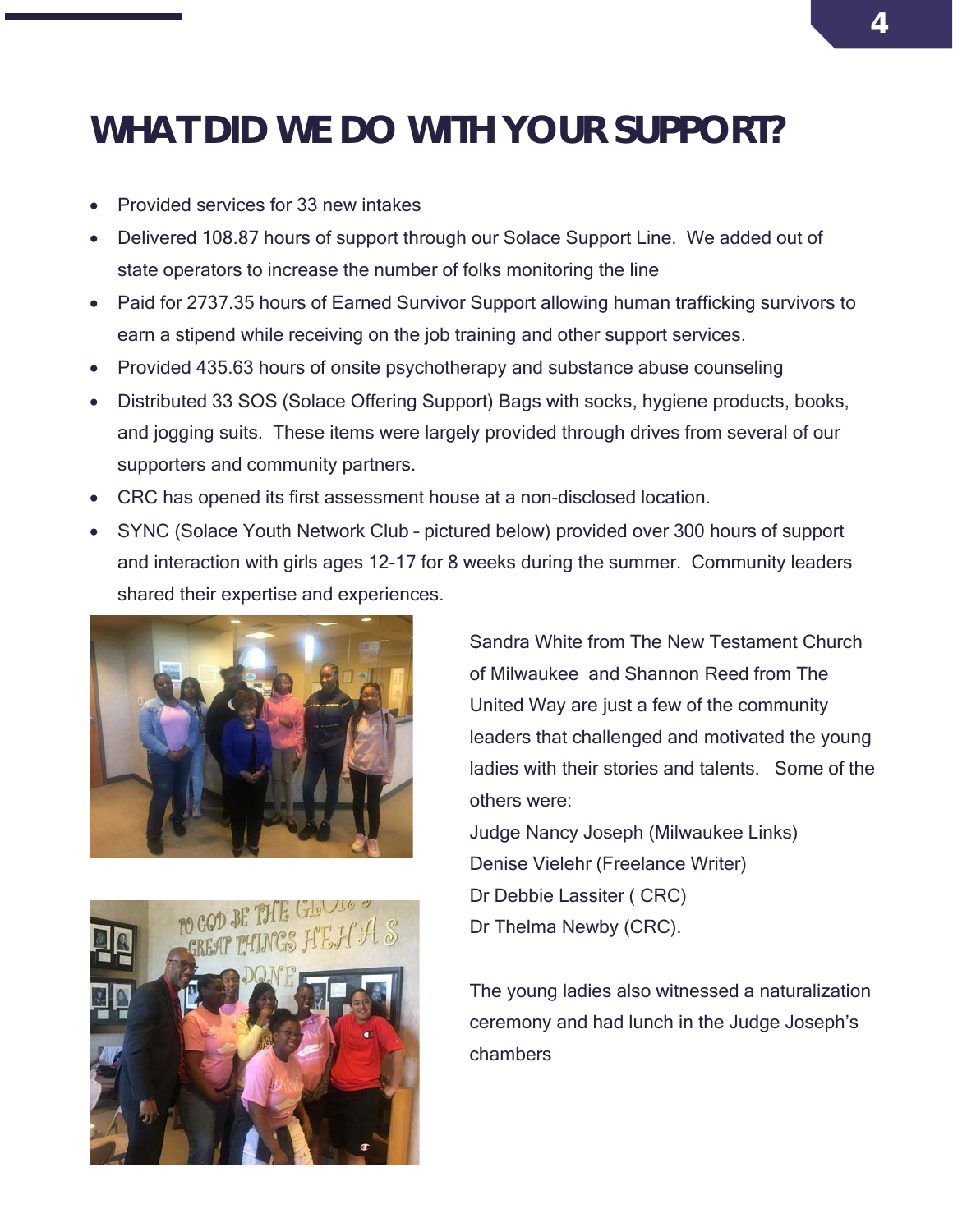# **COMMUNITY REACH AND AWARENESS**

#### **TRIUMPH Rising**

Our weekly radio broadcast Triumph Rising raises awareness to human trafficking including methods and warnings. The show airs on Mondays at 12:30pm on JOY1340. Past shows are uploaded to our website.

#### **The Epidemic and The Game**

Convergence participated in over 50 community awareness events in 2019. Our signature event The Epidemic and The Game was held at Cardinal Stritch University and hosted over 100 community members. The topic this year was human trafficking and women in transition. .

#### Goodwill Industries SEW Community Days

Convergence became an official Community Partner of Goodwill Industries of South Eastern Wisconsin. We have partnered with the Goodwill to provide vouchers and job readiness with placement assistance. Our Executive Director presented at the Goodwill's Lunch and Learn to raise awareness and prepare them to work the human trafficking survivors. Through this partnership at least 10 survivors have obtained permanent employment.



Relationships with our community partners allows Convergence create an atmosphere of success for our Works of ART. Some of our partners are: The New Testament Church of Milwaukee Goodwill Industries of South Eastern Wisconsin JL Promotions Two Men and a Truck Rahab's Daughters Inc For a more complete list visit the CRC Centurion Champions page on our website.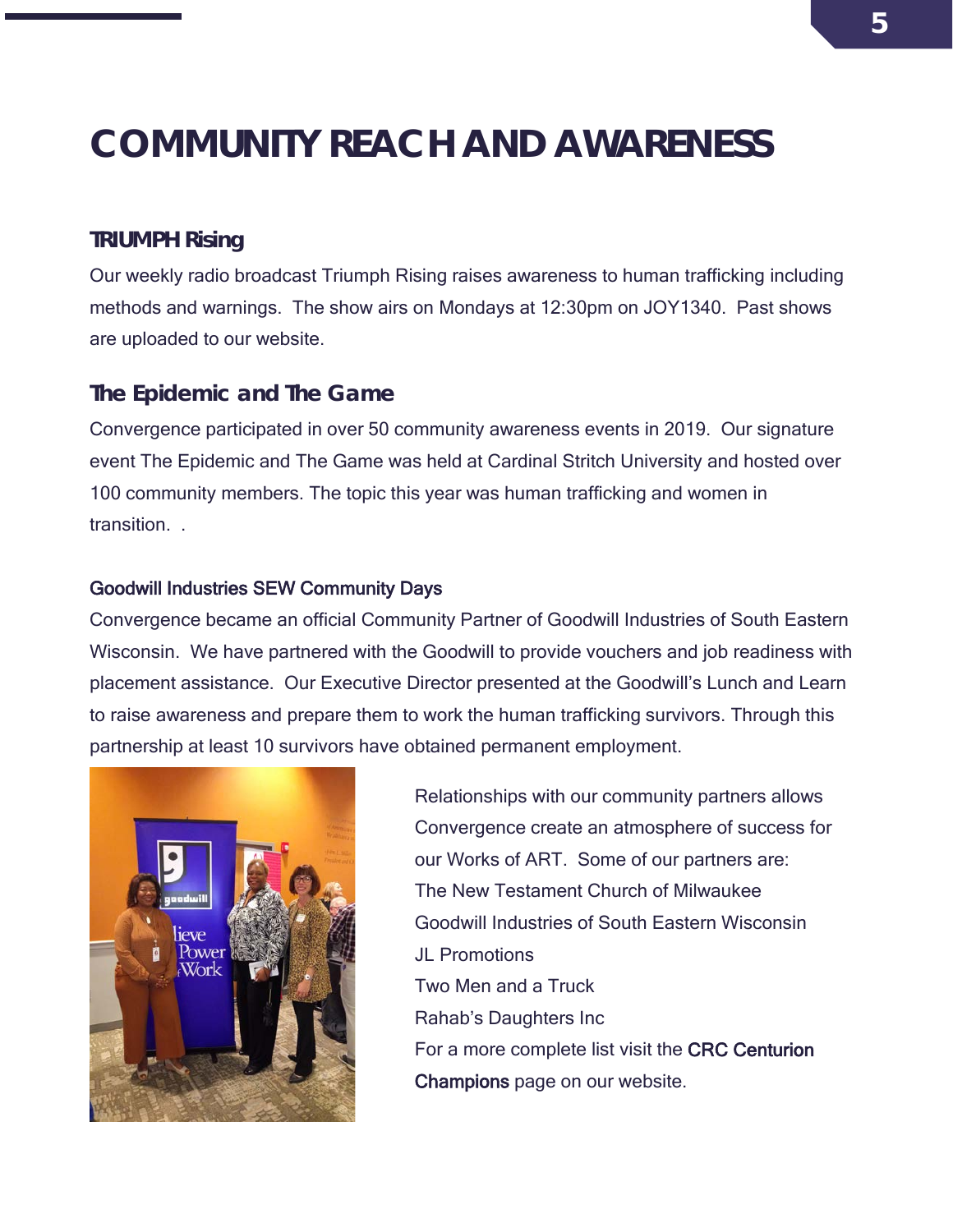# **Staff and Volunteers**

#### The Team

We have added one full time HSTSI Facilitator that performs case management and has lived experience of human trafficking. Our volunteer staff continues to grow. CRC continues to command a very strong volunteer base with more volunteers signing up every month. The total staff and volunteer hours for 2019 = 9,696 hours.

#### The Bowl Games

Convergence once again provided on the ground support as well as telephone support during the ProBowl and Superbowl games. CRC provide 5 volunteers to provide on the ground support to rescue volunteers and do outreach with an additional 20 volunteers to provide phone support. These efforts accounted for 55 rescues of adults and children.

#### Code The Way

Convergence was able to launch its app with the help of Code The Way. Code The Way works with high school students to perform software development projects for non-profits. They are seeking to expand into more Milwaukee area schools. These are some of the brilliant minds that worked on our app. You can launch it from our website.

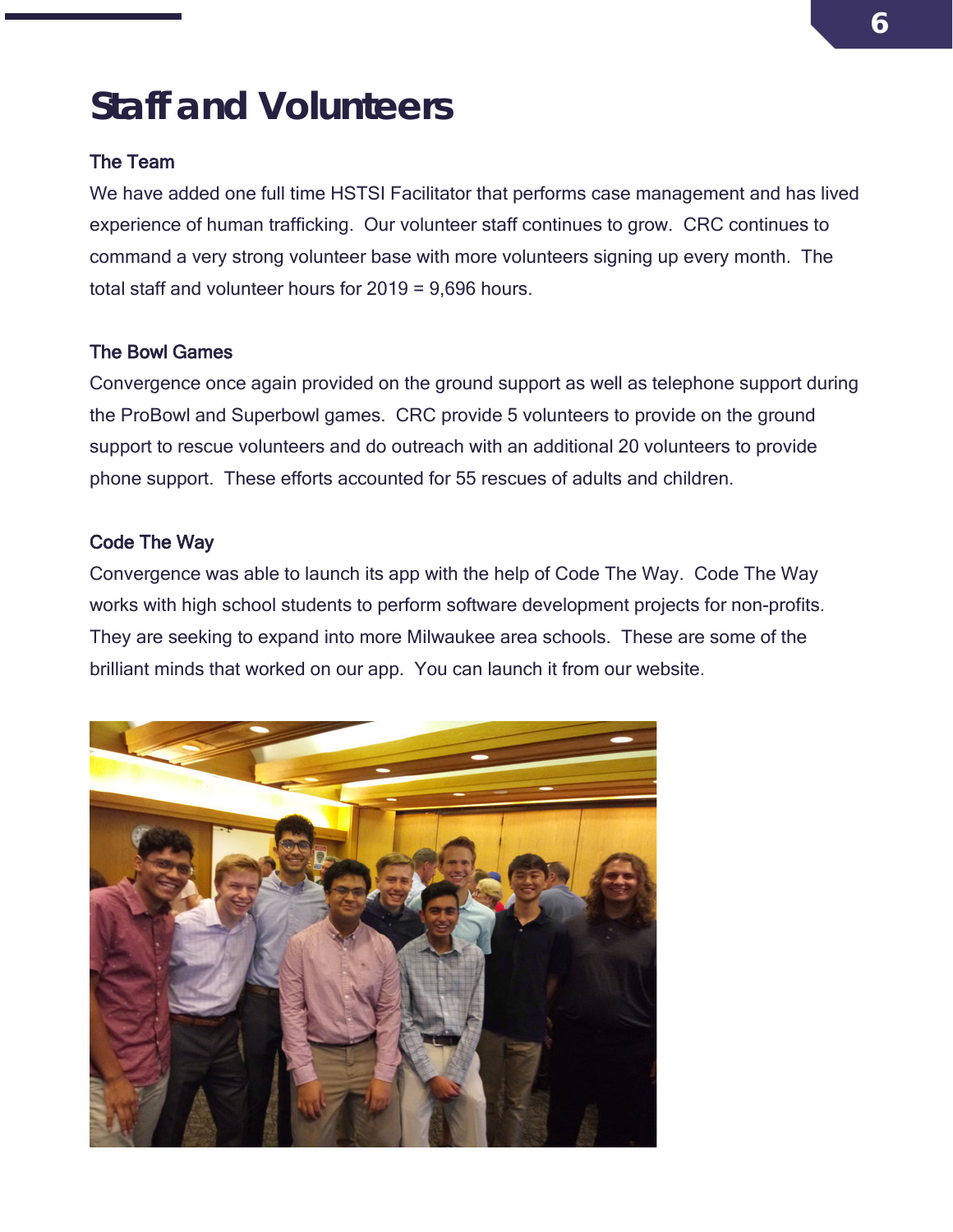## **A WORD FROM THE FOUNDERS**



It has been such an exciting year we are unable to capture it all. We are planning more expansion and partnerships and we continue to forge ahead to provide quality services to all of our Works of ART and keep the community aware. We are delighted that HEMAD has become a movement and appreciate all of the men that came alongside to make that happen. Thank you so much for all of your support. Now let's roll up our sleeves and move ahead.

Dr Debbie Lassiter Executive Director and Co-Founder Convergence Resource Center

Watching the growth of CRC and the growth of our clients is what makes this all worthwhile. We had clients that found jobs and were able to secure housing. This is always challenging when starting over. I am so grateful and filled with thanks to our supporters and partnerships that made this happen. The future is always unknown, but with your help our Works of ART are on their way to securing a new future for themselves and their families.

Carla McKiver, MBA CFO and Co-Founder Convergence Resource Center